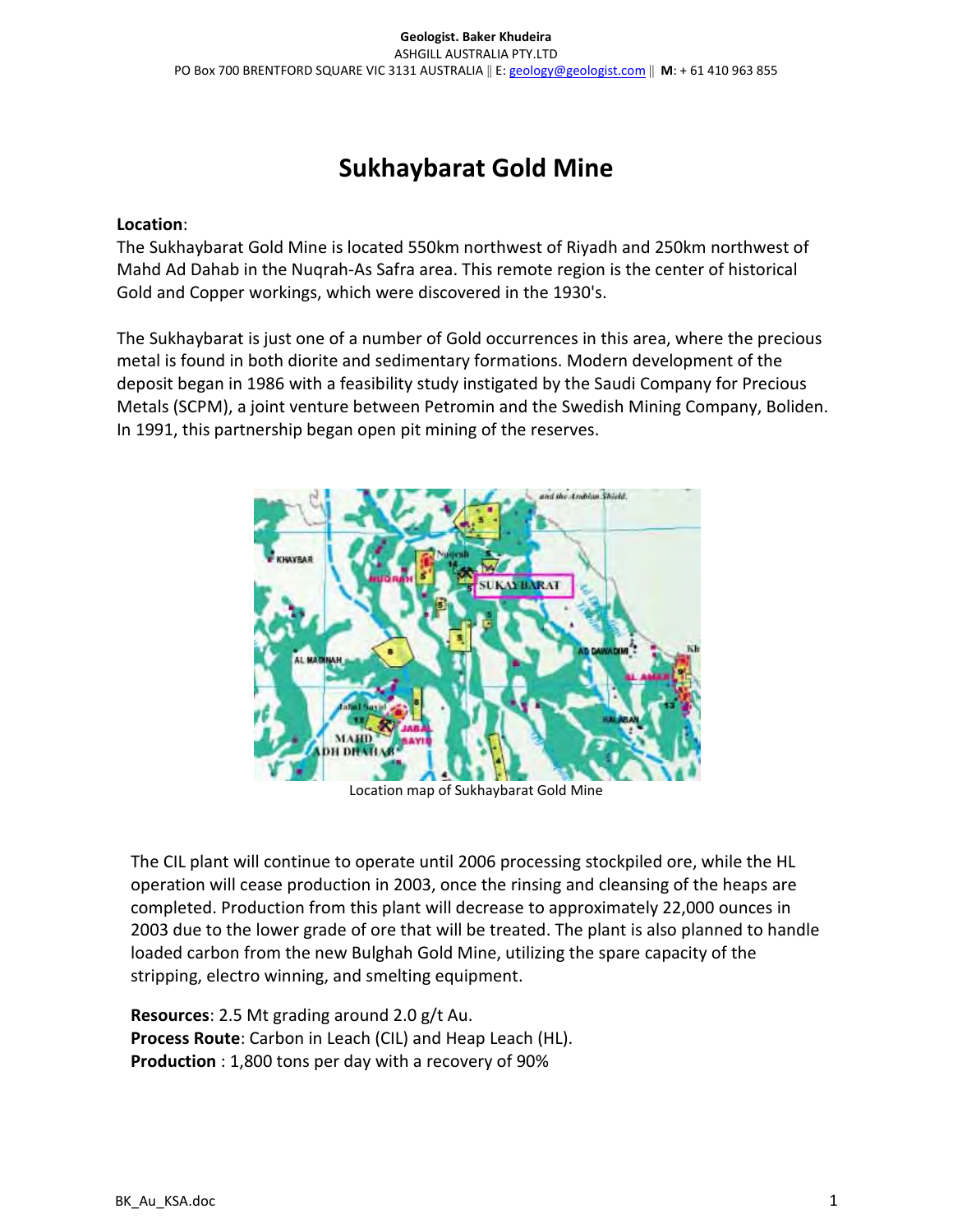## Mineralization

The Sukhaybarat Silsilah district contains over 40 Gold occurrences where Silver is subordinate. These are generally installed on shear-zones and hosted, either by Murdama volcano-sediments, or by Post Murdama Intrusives of the Idah suite. Some Cu-Mo Porphyries also occur in this context, as does the Mibari Cu-Au prospect (E. Jaques, A. Al Jehani 1998) or the zoned Silsilah greisen intrusive with tin mineralization.

## Gold mineralization in shear zones

Gold mineralization in shear zones is found in extensional fractures related to shear faulting. The host rock is either an intrusive whose emplacement was related to the structural movement, or a meta-sedimentary rock that was affected by the thermal halo around the intrusion. Biotite Hornfels occurs up to 100m distant from the intrusion and is marked by a negative ground magnetic anomaly.



Location map of Sukhaybarat Gold Mine at the Arabian Shield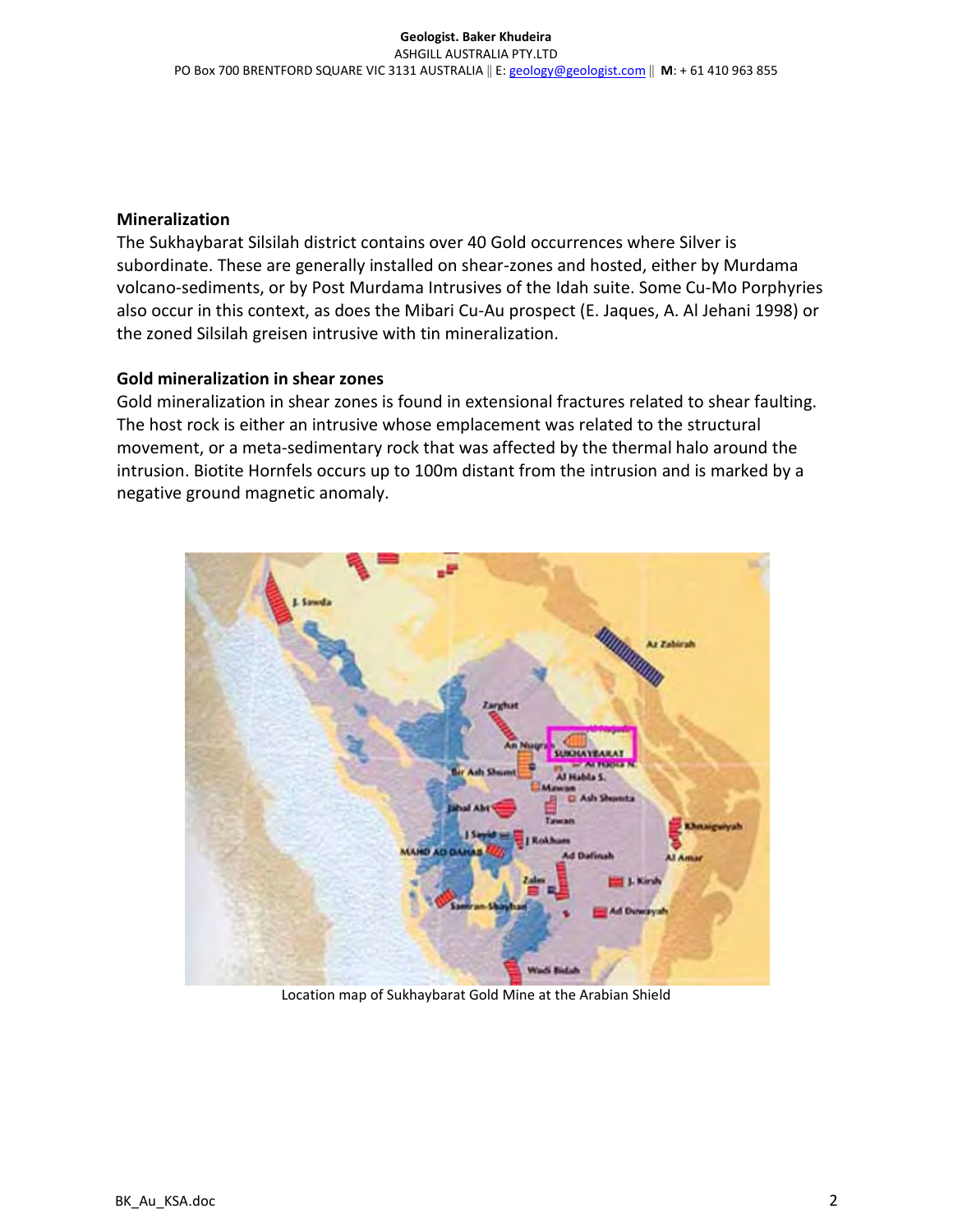## Gold mineralization in intrusive rocks

The Sukhaybarat Mine was discovered as the result of a systematic re-evaluation of old workings. The mine, which is now almost worked out, will have produced 21 tons of Gold from ore grading on average 2.5 g/t Au.

The Gold occurs in Enechelon Fractures filled with Quartz with Arsenopyrite and Pyrite, and traces of Chalcopyrite and Galena. Alteration with Actinolite, Pyrite, Sericite, Chlorite, Arsenopyrite, and Carbonates affects the walls over 30 - 40 cm. Gold grades in the walls are significant at  $0.5 - 1$  g/t. Geochemically, the alteration stands out through a clear increase in K2O, CaO, MgO, and CO2, and a decrease in Na2O.

## Exploration perspectives

The district has a good potential for Shear Zone Type mineralization related to young intrusions as well as for porphyry / epithermal deposits. Systematic regional geochemical sampling over a regular grid as well as ground geophysics (gravimetry, magnetism) should provide a clearer idea of the potential of this district, which is marked by a high density of ancient workings.





Sukhaybarat Au Mine Processing Mill at Sukhaybarat Gold Mine